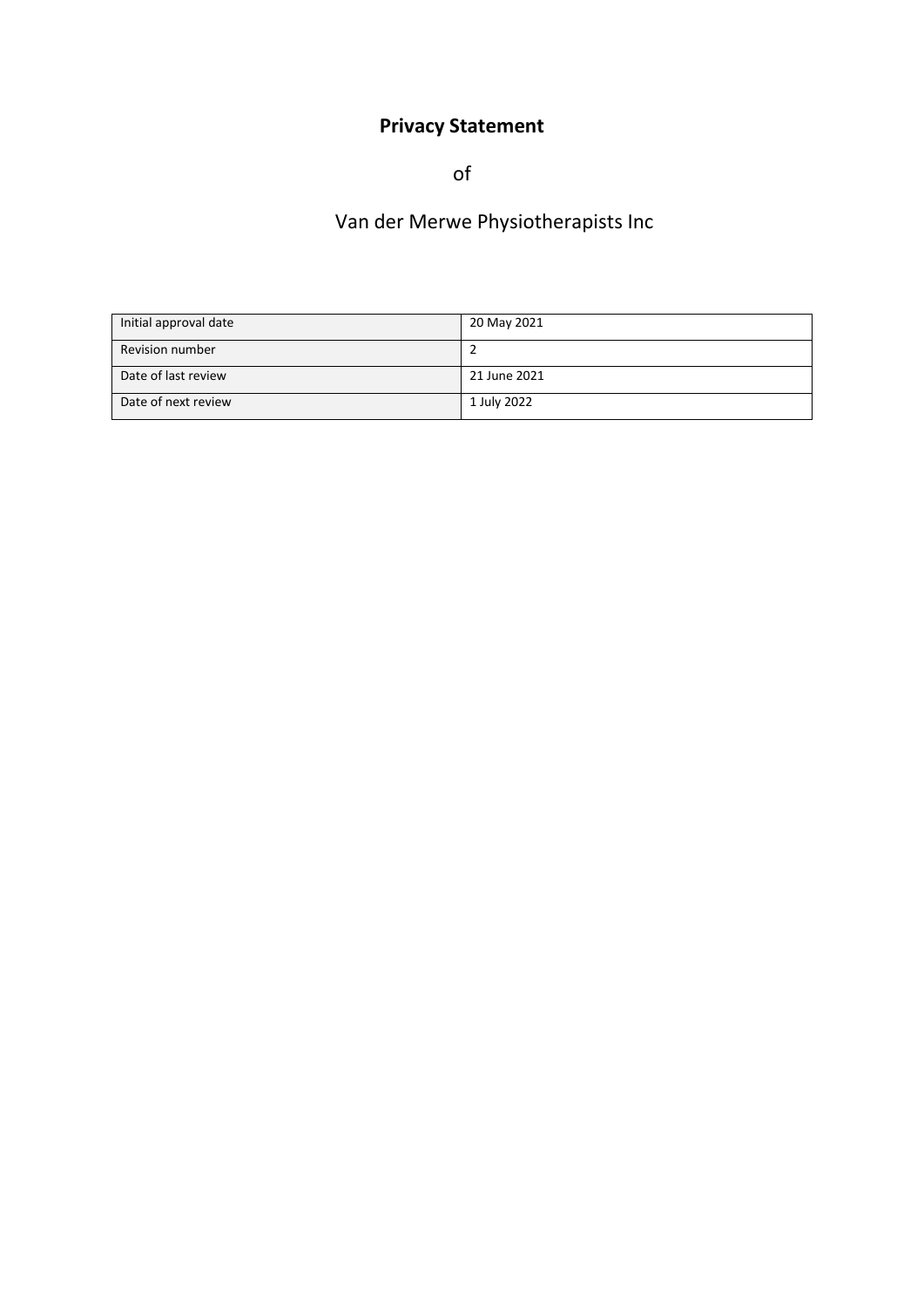# Table of Contents

| 1.  |                                                                                         |
|-----|-----------------------------------------------------------------------------------------|
| 2.  |                                                                                         |
| 3.  |                                                                                         |
| 4.  |                                                                                         |
| 5.  |                                                                                         |
| 6.  |                                                                                         |
| 7.  |                                                                                         |
| 8.  |                                                                                         |
| 9.  |                                                                                         |
| 10. | PROCESSING OF PERSONAL INFORMATION OF DATA SUBJECTS (OTHER THAN PATIENTS) 7             |
| 11. | PURPOSE OF PROCESSING OF PERSONAL INFORMATION OF DATA SUBJECTS (OTHER THAN PATIENTS)  8 |
| 12. | DISCLOSURE OF PERSONAL INFORMATION OF DATA SUBJECTS (OTHER THAN PATIENTS)  9            |
| 13. |                                                                                         |
| 14. |                                                                                         |
| 15. |                                                                                         |
| 16. |                                                                                         |
| 17. | SENDING INFORMATION ACROSS THE BORDERS OF THE REPUBLIC OF SOUTH AFRICA  10              |
| 18. |                                                                                         |
| 19. |                                                                                         |
| 20. |                                                                                         |
| 21. |                                                                                         |
| 22. |                                                                                         |
| 23. |                                                                                         |
| 24. | CONCERNS AND COMPLAINTS ABOUT THE PROCESSING OF YOUR PERSONAL INFORMATION 12            |
|     |                                                                                         |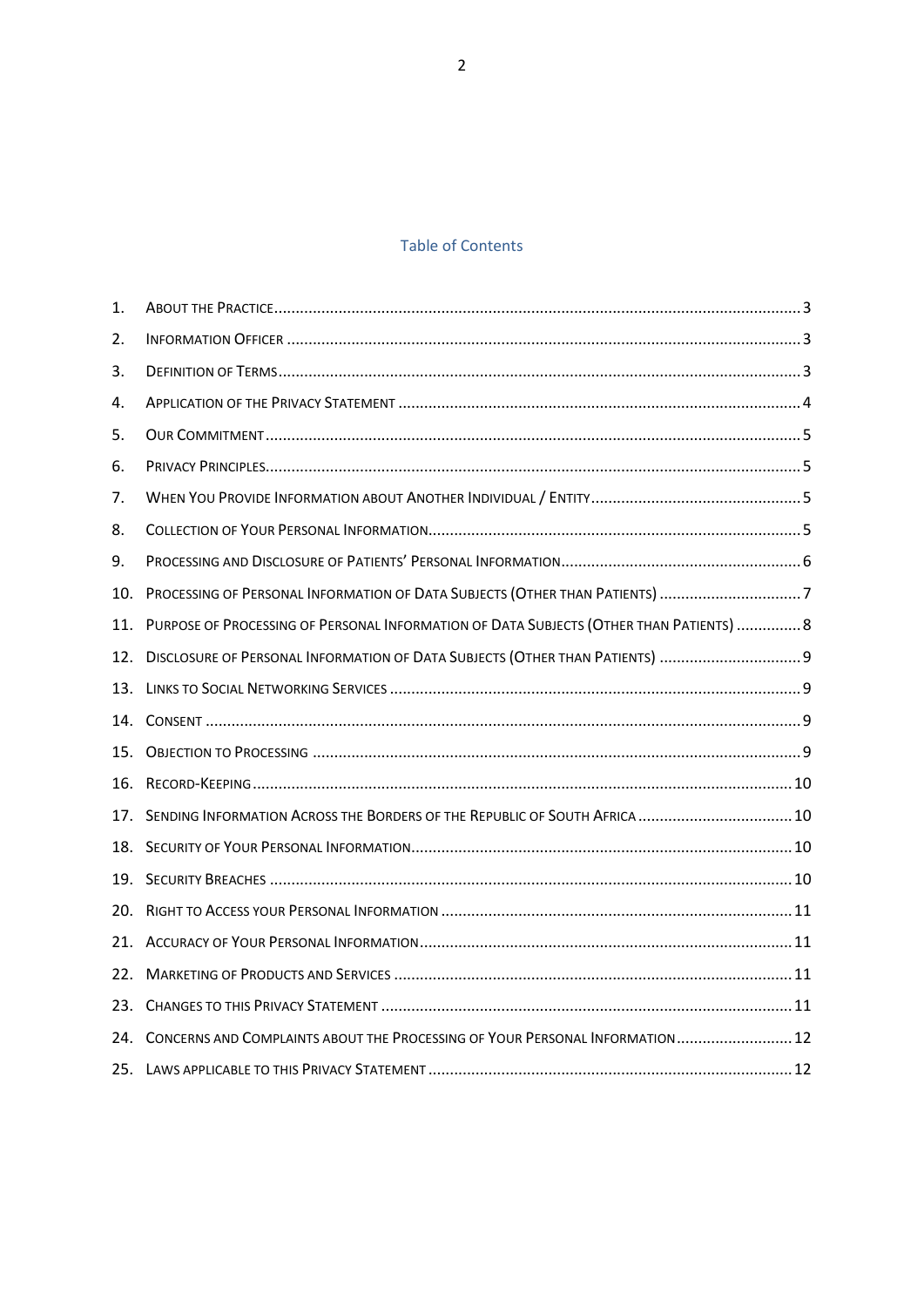#### **PRIVACY STATEMENT**

**Please read this Privacy Statement carefully to understand how your personal information will be handled by Van der Merwe Physiotherapists Inc. Every term of this Statement is material. If you do not agree with the processing of your personal information as set out in this Statement, we may in our sole discretion decide whether to provide or continue with the provision of physiotherapy services to you, unless we have a legal obligation to do so, or to otherwise engage with you.**

# <span id="page-2-0"></span>**1. ABOUT THE PRACTICE**

This is a private physiotherapy practice, which provides physiotherapy services to patients. The practice is subject to various laws protecting the privacy and confidentiality of data subjects (e.g. the Health Professions Act and the National Health Act), including patients, as well as the ethical rules and policies of the Health Professions Council of South Africa (HPCSA).

The practice's contact details are as follows: **Address:** 24 Dorp Street, Panorama, Parow, 7500 **E-mail:** fisio@global.co.za **Telephone:** 021 930 6040 **Website:** [www.vandermerwephysio.co.za](http://www.vandermerwephysio.co.za/)

## <span id="page-2-1"></span>**2. INFORMATION OFFICER**

The contact details of the practice's Information Officer are as follows: **Name:** W Barnard **E-mail:** fisio@global.co.za **Telephone:** 021 930 6040

## <span id="page-2-2"></span>**3. DEFINITION OF TERMS**

- 3.1 **"Personal information"** refers to information relating to identifiable, living, natural persons as well as identifiable, existing juristic persons, and includes, but is not limited to -
	- 3.1.1 information relating to the race, gender, sex, pregnancy, marital status, national, ethnic or social origin, colour, sexual orientation, age, physical or mental health, well-being, disability, religion, conscience, belief, culture, language and birth of the person;
	- 3.1.2 information relating to the education or the medical, financial, criminal or employment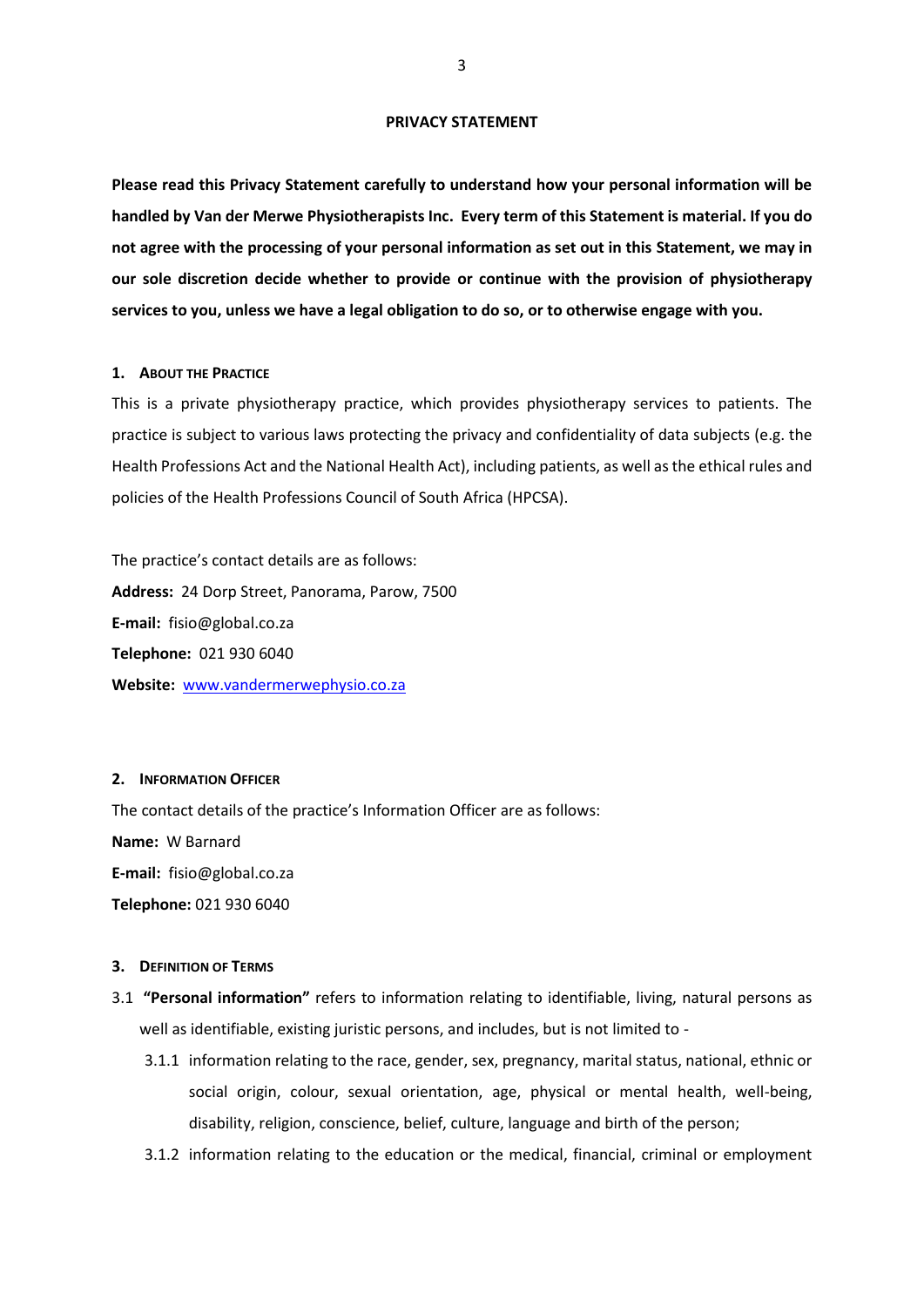history of the person;

- 3.1.3 any identifying number, symbol, e-mail address, physical address, telephone number, location information, online identifier or other particular assignment to the person;
- 3.1.4 the biometric information of the person;
- 3.1.5 the personal opinions, views or preferences of the person;
- 3.1.6 correspondence sent by the person that is implicitly or explicitly of a private or confidential nature or further correspondence that would reveal the contents of the original correspondence;
- 3.1.7 the views or opinions of another individual about the person; and
- 3.1.8 the name of the person if it appears with other personal information relating to the person or if the disclosure of the name itself would reveal information about the person,

and "information" has a similar meaning unless the context requires otherwise.

- 3.2 **"Processing"** refers to any operation or activity or any set of operations, whether or not by automatic means, concerning personal information, including -
	- 3.2.1 the collection, receipt, recording, organisation, collation, storage, updating or modification, retrieval, alteration, consultation or use;
	- 3.2.2 dissemination by means of transmission, distribution or making available in any other form; or
	- 3.2.3 merging, linking, as well as restriction, degradation, erasure or destruction of information.
- 3.3 **"POPIA"** means the Protection of Personal Information Act (Act 4 of 2013) and Regulations made in terms thereof.
- 3.4 **"We" / "us"** refers to the practice and the practice owners / partners / directors.
- 3.5 **"You" / "your"** refers to the data subject (i.e. the person or entity) whose personal information is in the possession of or under the control of or processed by the practice.

### <span id="page-3-0"></span>**4. APPLICATION OF THE PRIVACY STATEMENT**

This Privacy Statement applies to personal information that we have in our possession or under our control, and information that we collect or receive from or about you (for example, when you obtain physiotherapy services at the practice or hospital and/or submit information via the practice's website). It stipulates, amongst others, how we collect your personal information, the type of information collected, why that information is collected, the circumstances under which that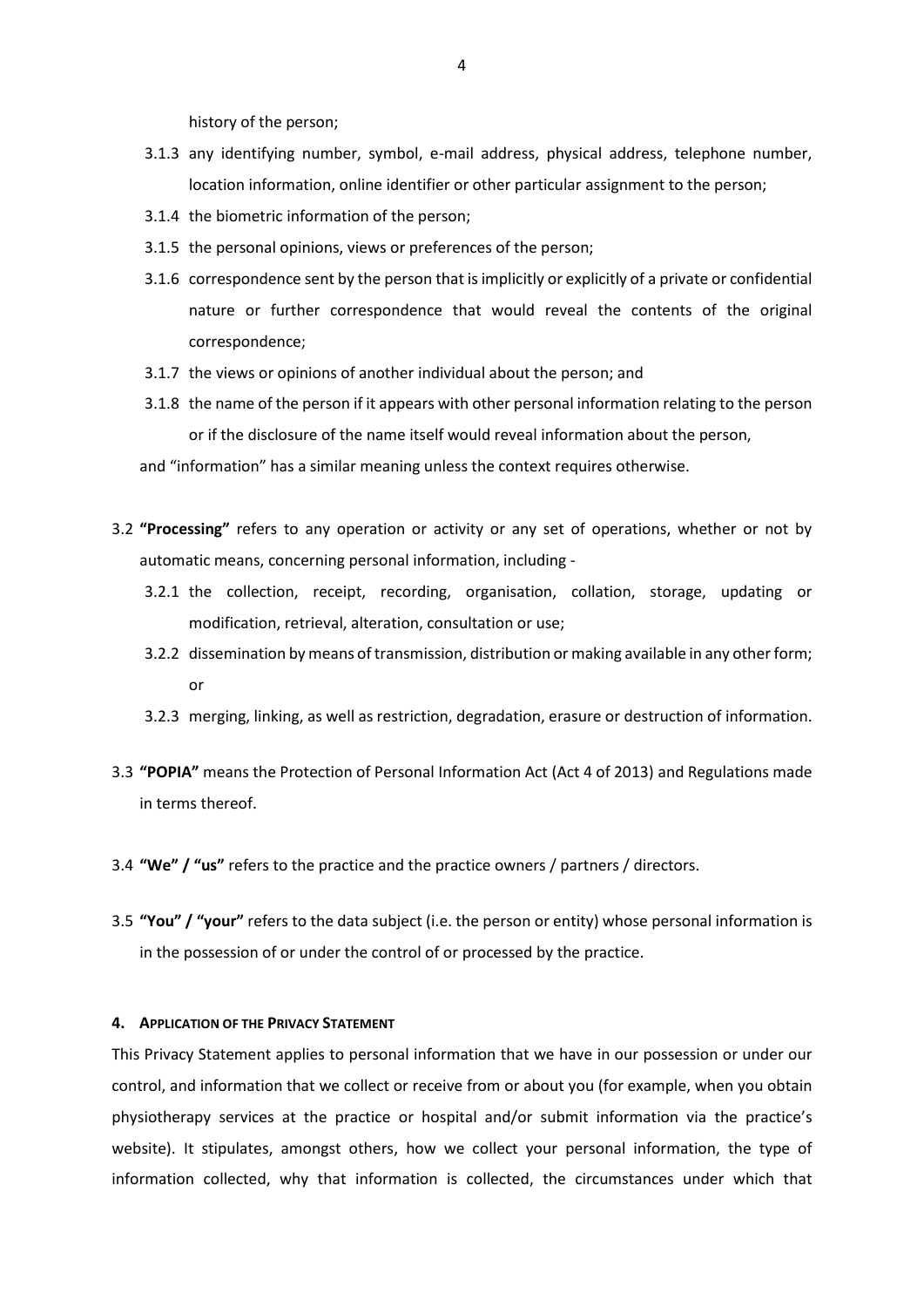information will be shared with others, the security measures that we have implemented to protect your personal information and your right to obtain access to and correct the information in our possession or under our control.

## <span id="page-4-0"></span>**5. OUR COMMITMENT**

We understand that your personal information is important to you and that you may be anxious about disclosing it. Your privacy and the security of your information are just as important to us and we therefore want to make sure you understand how your information will be processed. We acknowledge that we are required by law to keep your personal information confidential and secure. We are committed to conducting our practice in accordance with the law in order to ensure that the confidentiality of your personal information is protected and maintained. We take this commitment to look after your personal information seriously. We have implemented a number of processes to make sure that your personal information is used in the right way.

## <span id="page-4-1"></span>**6. PRIVACY PRINCIPLES**

We apply the following principles in order to protect your privacy:

- No more personal information about you than what is necessary is collected;
- Your personal information is only used for the purposes specified in this Privacy Statement, unless you are advised otherwise;
- Your personal information is not kept by us if it is no longer needed; and
- Other than as specified in this Privacy Statement or otherwise agreed with you, we do not share your personal information with third parties.

### <span id="page-4-2"></span>**7. WHEN YOU PROVIDE INFORMATION ABOUT ANOTHER INDIVIDUAL / ENTITY**

You must make sure that if you provide personal information about any individual or entity to us, you may lawfully do so (e.g. with their consent). We will accept that you are acting lawfully. You should make sure that they are familiar with this Privacy Statement and understand how we will use and disclose their information.

## <span id="page-4-3"></span>**8. COLLECTION OF YOUR PERSONAL INFORMATION**

We obtain personal information directly from you when you become a patient or an employee, when you log onto our website or when you provide information to us. Information may also be collected from other sources, depending on the circumstances, such as your next-of-kin, another health care practitioner involved in your care, the hospital / facility admission form, a credit bureau, a public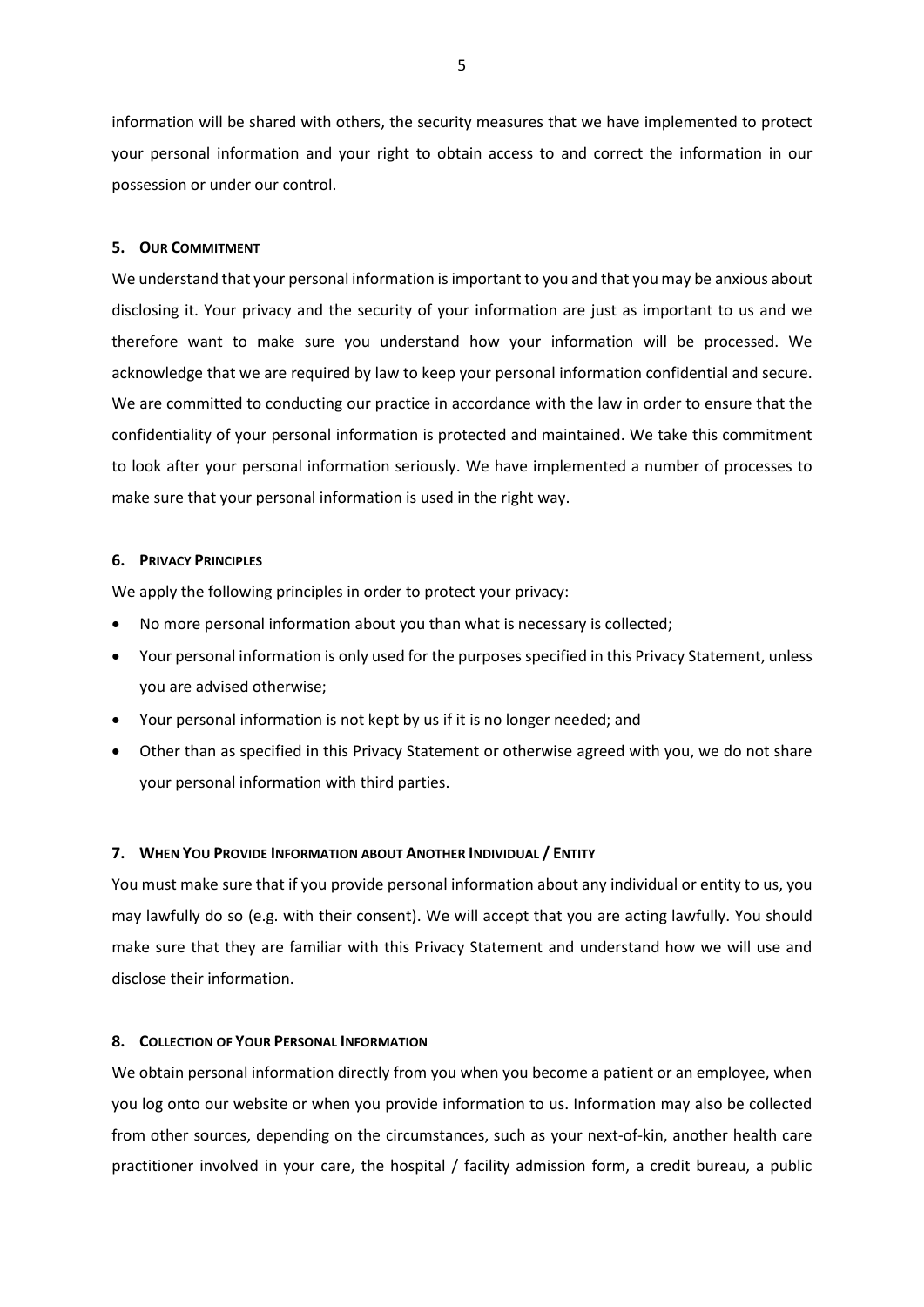record or when you make information publicly available. The information that we request from you is necessary to provide you with physiotherapy services or to manage the employment or other relationship. Information is generally collected for the purposes as set out below.

# <span id="page-5-0"></span>**9. PROCESSING AND DISCLOSURE OF PATIENTS' PERSONAL INFORMATION**

There are various laws that permit the processing of your personal information such as the National Health Act, the Health Professions Act and POPIA. We will only process, which includes collect, use, store or disclose, your personal information in accordance with the law or otherwise with your consent and will always strive to keep your information confidential, whether you supply it directly to us or whether it is collected lawfully from other sources.

We generally collect and process the following personal information about patients and retain it as part of our records:

- Name, identity number, date of birth, age, contact details, address and gender;
- Name and contact details of next-of-kin;
- Health status and disability;
- Funder (e.g. medical scheme) information;
- Physiotherapy services provided;
- Reports from special investigations such as radiology reports and pathology results;
- Account and payment details; and
- Patient documentation, including consent forms, invoices, photos, videos and correspondence.

When you become a patient of the practice, we will use your personal information as follows:

- to provide you with appropriate care;
- to communicate with you in respect of your care, including reminding you of appointments and collecting payments for services rendered;
- for administrative purposes, including preparing invoices and collecting payment for services rendered;
- to refer you to other practitioners;
- to report to referring practitioners;
- for participation in clinical trials;
- record-keeping;
- for historical, statistical and research purposes;
- as proof;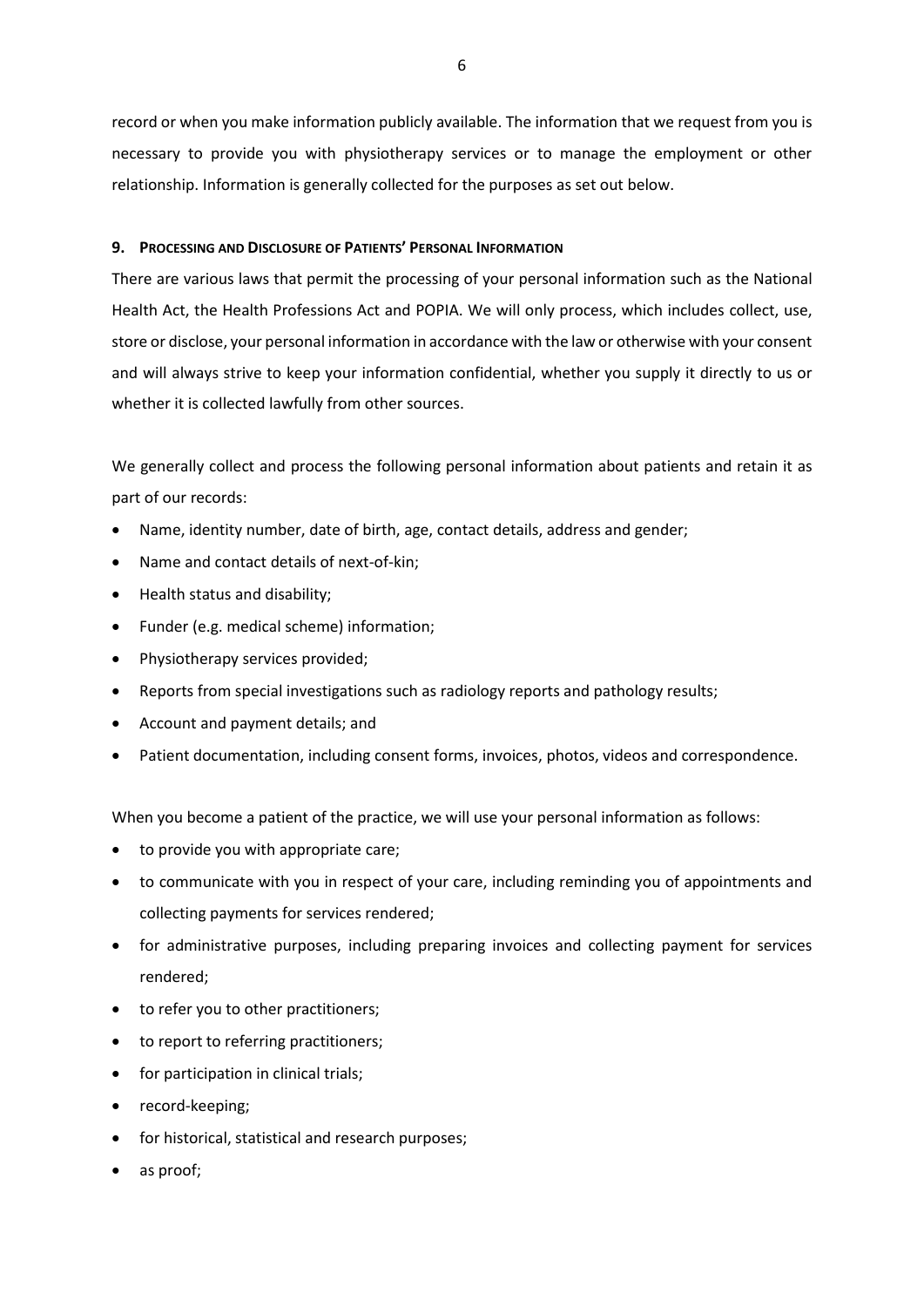- for enforcement of the practice's rights;
- for any other lawful purpose related to the activities of a private physiotherapy practice; and/or
- as may be requested or authorised by you.

We do not use your personal information for commercial purposes.

Depending on the circumstances, your personal information will be disclosed to the following persons and entities:

- relevant treating practitioners to ensure appropriate care;
- next-of-kin (if it is necessary in the circumstances);
- your funder (such as your medical scheme upon its request, for example, to allocate benefits);
- your insurance company (upon your request);
- bodies performing peer review of our practitioners / clinical practice audits;
- our professional advisers as well as employees and service providers who assist us to provide the services and who perform functions related to the administration of the practice, subject to confidentiality agreements;
- debt collectors and credit bureaus, if your accounts are outstanding;
- public and private bodies (such as regulators), as may be required in terms of the law;
- law enforcement structures, including courts and tribunals;
- as required or permitted by law, including to comply with any legal obligation or to protect the rights, property or safety of our business, employees, patients, the public or others; and
- a purchaser of the practice, if applicable.

# <span id="page-6-0"></span>**10. PROCESSING OF PERSONAL INFORMATION OF DATA SUBJECTS (OTHER THAN PATIENTS)**

There are various laws that permit the processing of your personal information such as labour laws and POPIA. We will only process, which includes collect, use, store or disclose, your personal information in accordance with the law or otherwise with your consent and will always strive to keep your information confidential, whether you supply it directly to us or whether it is collected lawfully from other sources.

We generally process the following personal information about you, as may be applicable in the circumstances, and retain it as part of our records:

**Health care practitioners and employees**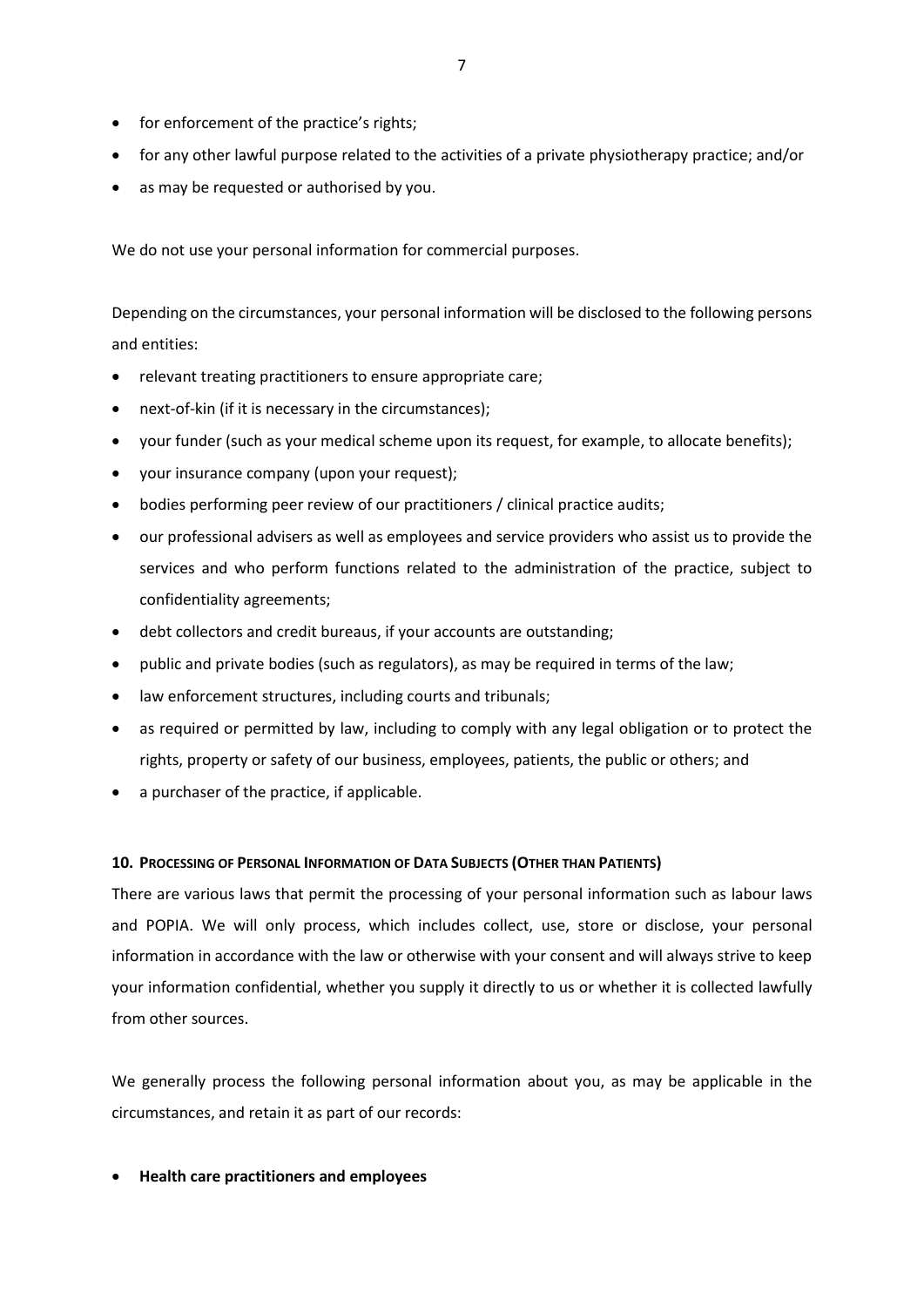- Name, identity number, date of birth, age, contact details, address, HPCSA number, position or role in the practice, nationality, gender, race, qualifications, specialisation and interests, curriculum vitae, references and photos;
- $\blacksquare$  Membership of the SASP®;
- Relevant medical and disability information;
- Signatures of official signatories of the practice and proof of residence, if required by the bank;
- **Employment-related information;**
- **Bank details;**
- **Professional indemnity cover information; and**
- Correspondence.
- **Suppliers, Service Providers, Other Stakeholders in the Health Care Industry, including Public Bodies and Regulators**
	- **Organisation name and contact details;**
	- Names, titles and contact details of relevant persons and officers;
	- **Black-Economic Empowerment (BEE) status of suppliers;**
	- Agreements and related information;
	- **Invoices**;
	- Official documentation, including newsletters and statements; and
	- **Engagement-related information and correspondence.**

Other personal information may be collected and processed, as may be necessary and applicable in the circumstances.

# <span id="page-7-0"></span>**11. PURPOSE OF PROCESSING OF PERSONAL INFORMATION OF DATA SUBJECTS (OTHER THAN PATIENTS)**

We generally process personal information for one or more of the following purposes:

- to conduct and manage the practice in accordance with the law, including the administration of the practice and claiming and collecting payment for services rendered;
- for communication purposes;
- for the maintenance of practice records;
- for employment and related matters of employees and other practitioners;
- for reporting to persons and bodies as required and authorised in terms of the law or by you;
- for historical, statistical and research purposes;
- for proof;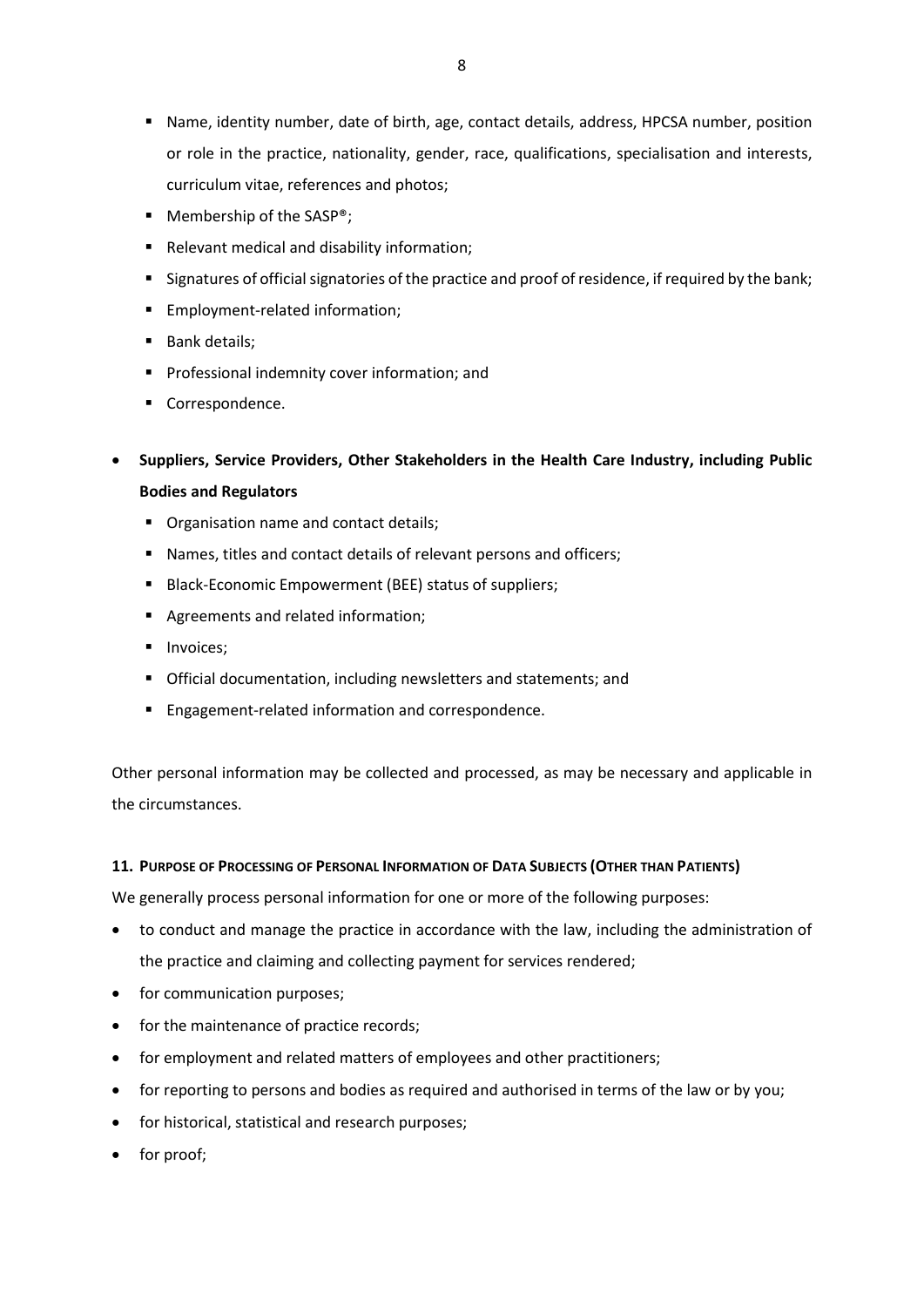- for enforcement of the practice's rights; and/or
- for any other lawful purpose related to the activities of a private physiotherapy practice.

We do not use your personal information for commercial purposes.

# <span id="page-8-0"></span>**12. DISCLOSURE OF PERSONAL INFORMATION OF DATA SUBJECTS (OTHER THAN PATIENTS)**

Relevant personal information of data subjects (other than patients) will be shared, as may be necessary in the circumstances, with our professional advisers, relevant employees (on a need-toknow basis), our auditors / accountants, regulators, relevant public and private bodies, law enforcement structures, a purchaser of the practice, if applicable. The information will only be shared as permitted in terms of the law or as otherwise agreed to with such a person.

# <span id="page-8-1"></span>**13. LINKS TO SOCIAL NETWORKING SERVICES**

We use social networking services such as WhatsApp and Facebook to communicate with the public about our services. When you communicate with us through these services, the relevant social networking service may collect your personal information for its own purposes. These services have their own privacy policies, which are independent of this Privacy Statement.

# <span id="page-8-2"></span>**14. CONSENT**

If you provide consent to us to process your personal information, you may withdraw your consent at any time. This does not affect the processing of personal information that has already occurred. If you withdraw your consent, your personal information will only be processed as provided for in the law, and, if the circumstances make it reasonable and lawful for us to do so, we may terminate our relationship with you.

## <span id="page-8-3"></span>**15. OBJECTION TO PROCESSING**

In certain instances, you may object to the processing of your personal information, if it is reasonable to do so, unless we may do so in terms of the law. This must occur on the form prescribed by POPIA. This does not affect personal information already processed. If you object and we agree with your objection, your personal information will only be processed as provided for in the law. If you exercise this right and, if the circumstances make it reasonable and lawful for us to do so, we may terminate our relationship with you.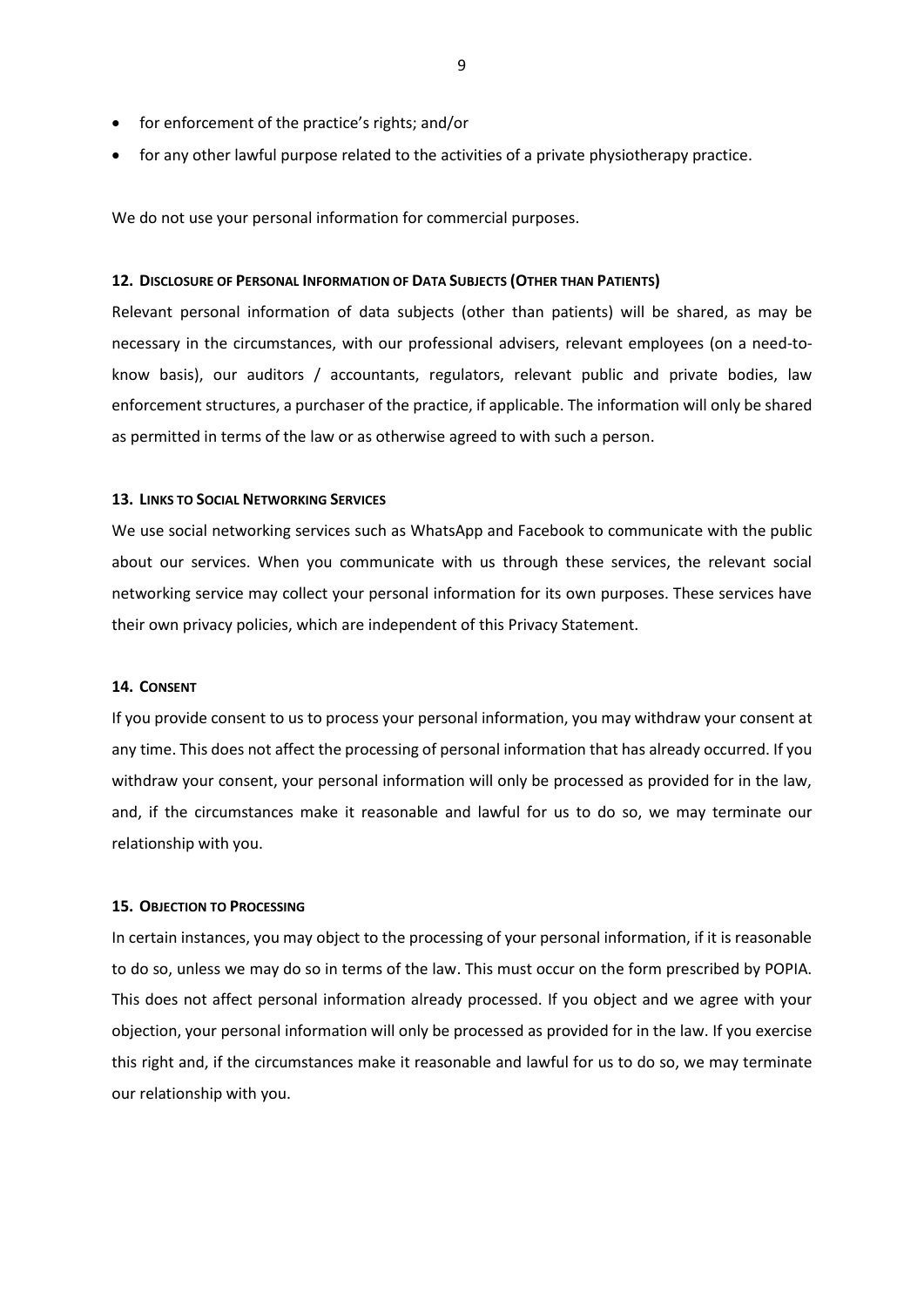## <span id="page-9-0"></span>**16. RECORD-KEEPING**

We maintain records of your personal information for as long as it is necessary for lawful purposes in accordance with the law, including to fulfil your requests, provide services to you, comply with legal obligations, resolve disputes, enforce agreements and as proof. The records of adults will be kept for 6 years and the records of children will be kept till they are 21 years of age. These records may be held in electronic format. We may also retain your personal information for historical, statistical and research purposes, subject to the provisions of the law.

#### <span id="page-9-1"></span>**17. SENDING INFORMATION ACROSS THE BORDERS OF THE REPUBLIC OF SOUTH AFRICA**

We process and store your information in records within the Republic South Africa, including in 'clouds', which comply legal requirements to ensure the protection of your privacy. If we must provide your personal information to any third party in another country, we will obtain your prior consent unless such information may be lawfully provided to that third party.

## <span id="page-9-2"></span>**18. SECURITY OF YOUR PERSONAL INFORMATION**

We are committed to ensuring the security of your personal information in order to protect it from unauthorised processing and access as well as loss, damage or unauthorised destruction. There are also inherent risks in the electronic transfer and storage of personal information. We have implemented and continually review and update our information protection measures to ensure the security, integrity, and confidentiality of your information in accordance with industry best practices. These measures include the physical securing of the offices where information is held, the locking of cabinets with physical records, password control to access electronic records, which passwords are regularly changed, off-site data back-ups and stringent policies in respect of electronic record storage and dissemination. In addition, only those employees and service providers that require access to your information to discharge their functions and to render services to us are granted access to your information and only if they have concluded agreements with or provided undertakings regarding the implementation of appropriate security measures, maintaining confidentiality and processing the information only for the agreed purposes.

## <span id="page-9-3"></span>**19. SECURITY BREACHES**

We will inform you and the Information Regulator, if any person has unlawfully obtained access to your personal information, subject to the provisions of the law.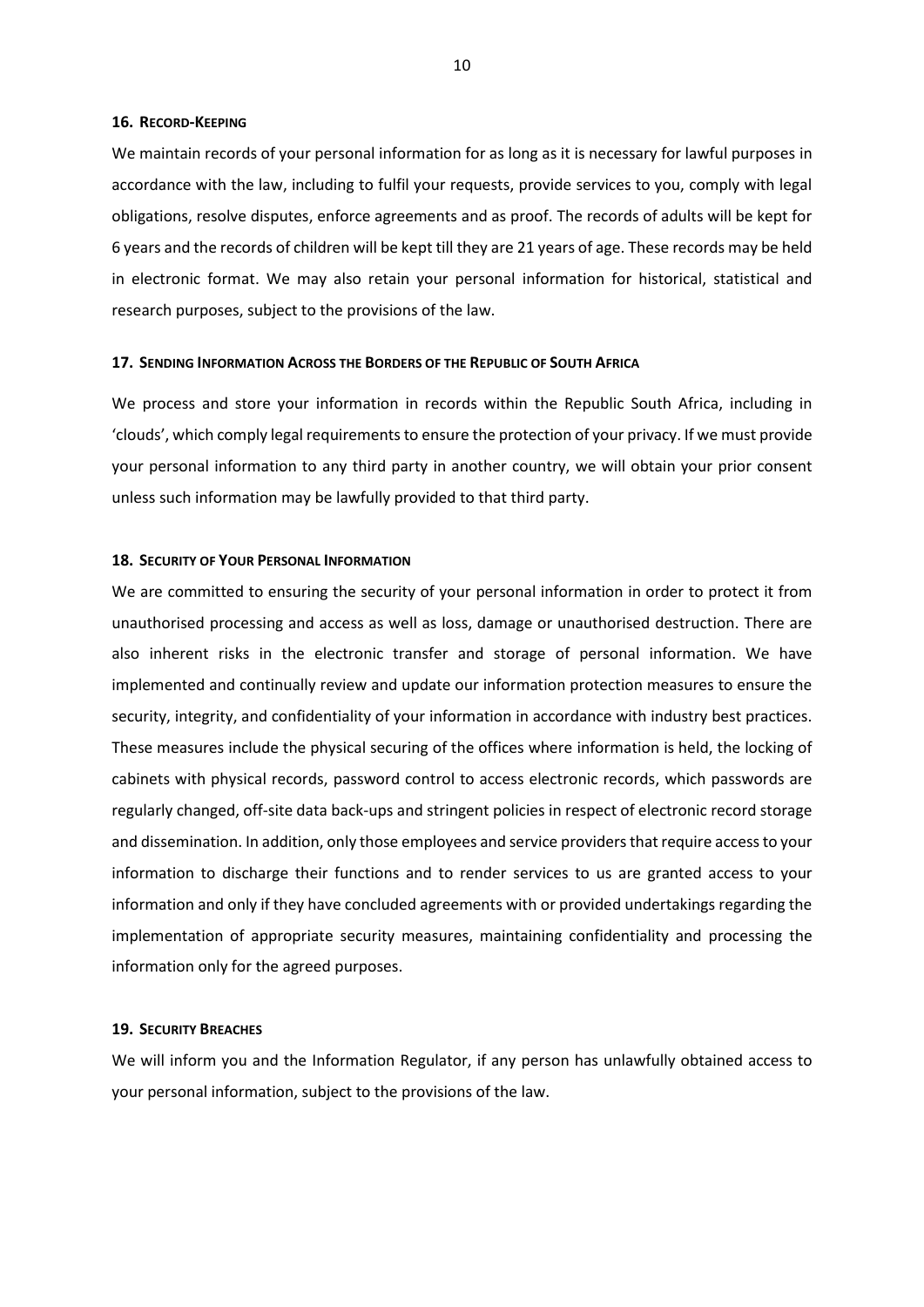#### <span id="page-10-0"></span>**20. RIGHT TO ACCESS YOUR PERSONAL INFORMATION**

You have the right to have access to your personal information subject to restrictions imposed in legislation. You may request access to your information in our possession or under our control and information of third parties to whom we supplied that information. If you wish to exercise this right, please complete and submit the prescribed form to the Information Officer. Costs may be applicable to such request. The relevant form and costs can be obtained from the Information Officer. You may also consult our PAIA Manual.

## <span id="page-10-1"></span>**21. ACCURACY OF YOUR PERSONAL INFORMATION**

It is important that we always have accurate information about you on record as it could impact on communication with you and your health, if applicable. You must therefore inform us as soon as any of your information has changed. You may also request that we correct or delete any information. Such a request must be made in writing on the prescribed form to the Information Officer and must provide sufficient detail to identify the information and the correction or deletion required. Information will only be corrected or deleted, if we agree that the information is incorrect or should be deleted. It may not be possible to delete all of the information if there is a legal basis to retain the information. However, please contact the Information Officer to discuss how we can assist you with your request. If we correct any information and the corrected information will impact on any decision made or to be made about you, we will send the corrected information to persons to whom the information has been disclosed in the past if they should be aware of the changed information.

## <span id="page-10-2"></span>**22. MARKETING OF PRODUCTS AND SERVICES**

If you have provided consent, we may occasionally inform you, electronically or otherwise, about supplementary products and services offered by us that may be useful or beneficial to you. You may at any time withdraw your consent and opt out from receiving such information.

#### <span id="page-10-3"></span>**23. CHANGES TO THIS PRIVACY STATEMENT**

We reserve the right in our sole and absolute discretion, to revise or supplement this Privacy Statement from time to time to reflect, amongst others, any changes in our business or the law. We will publish the updated Privacy Statement on our website at http//www.vandermerwephysio.co.za. It will also be available at the practice reception. Any revised version of the Statement will be effective as of the date of posting on the website, so you should always refer back to the website for the latest version of the Statement. **It is your responsibility to make sure you are satisfied with any changes before continuing to use our services.** If we make a material change to this Statement, you will be

11